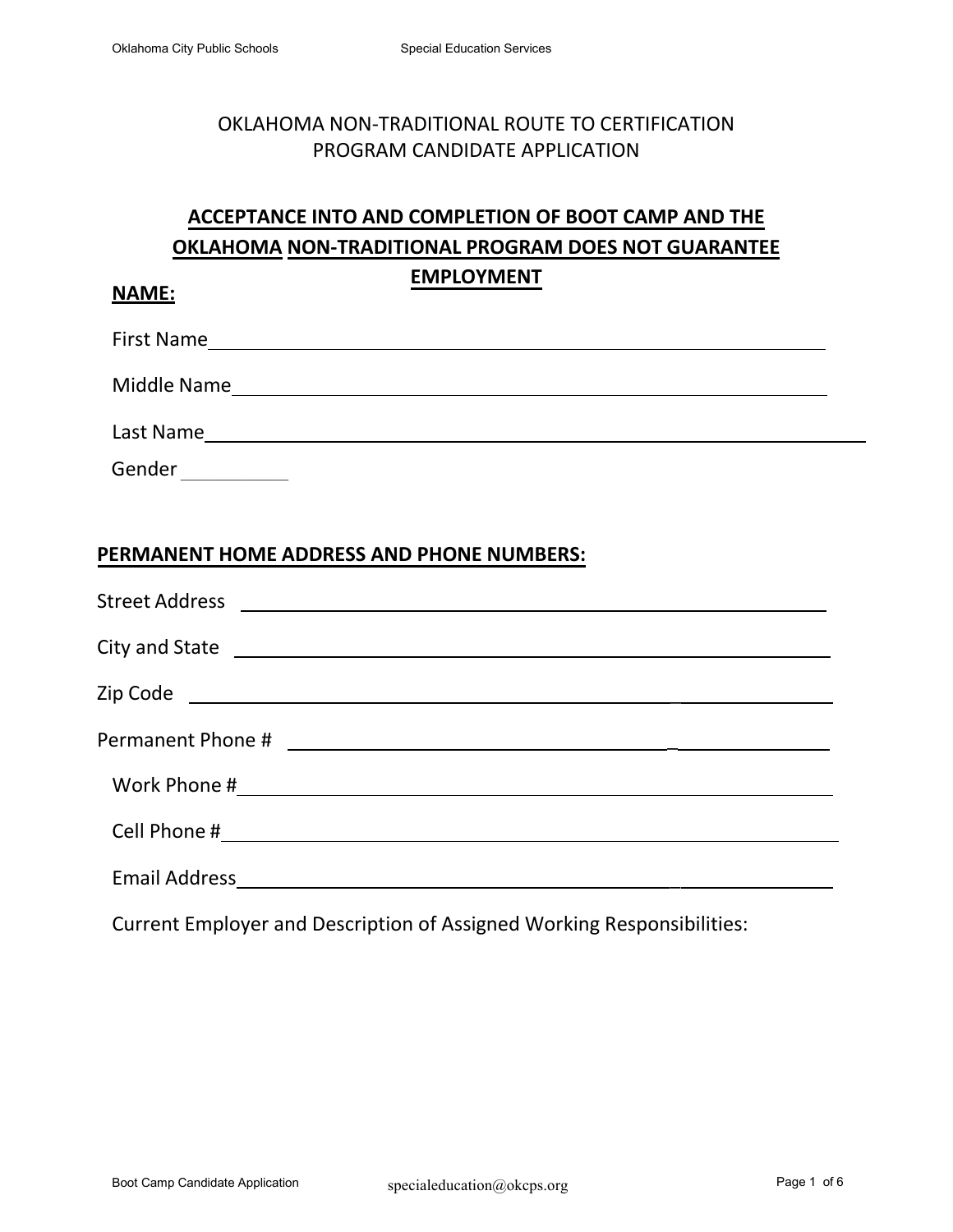### **ACADEMIC CREDENTIALS –***Attach Official Copies of All Transcripts (minimum*

### *overall grade point average of 2.75 for all degrees earned)***:**

| Institution Granting Undergraduate Degree-                                                                                                                                                                                       |                               |
|----------------------------------------------------------------------------------------------------------------------------------------------------------------------------------------------------------------------------------|-------------------------------|
| Undergraduate Major-<br>Manuscriptus Antonio Major and Major and Manuscriptus Antonio Major and Major Antonio Major Antonio Major Antonio Major Antonio Major Antonio Major Antonio Major Antonio Major Antonio Major Antonio Ma |                               |
| Undergraduate Minor-<br>and the Minor-                                                                                                                                                                                           |                               |
| Year Undergraduate Degree Granted______________Grade Point Average_____________                                                                                                                                                  |                               |
|                                                                                                                                                                                                                                  |                               |
|                                                                                                                                                                                                                                  |                               |
| Year Graduate Degree Granted________________                                                                                                                                                                                     | Grade Point Average__________ |

After a 3-year provisional period, I understand that I must meet all Initials requirements for a standard teaching certificate.

To be highly qualified I must complete certification requirements for special Initials education and other subject areas depending on my job assignment.

#### **Prior Teaching or Related Experience Please** *attach a current resume.*

Please list experiences in working with children and adults, ages 0-21 and length of that experience: (If no prior experience, write 'none' in the area below).

#### **Experience One**:

Length of Experience One: Years Months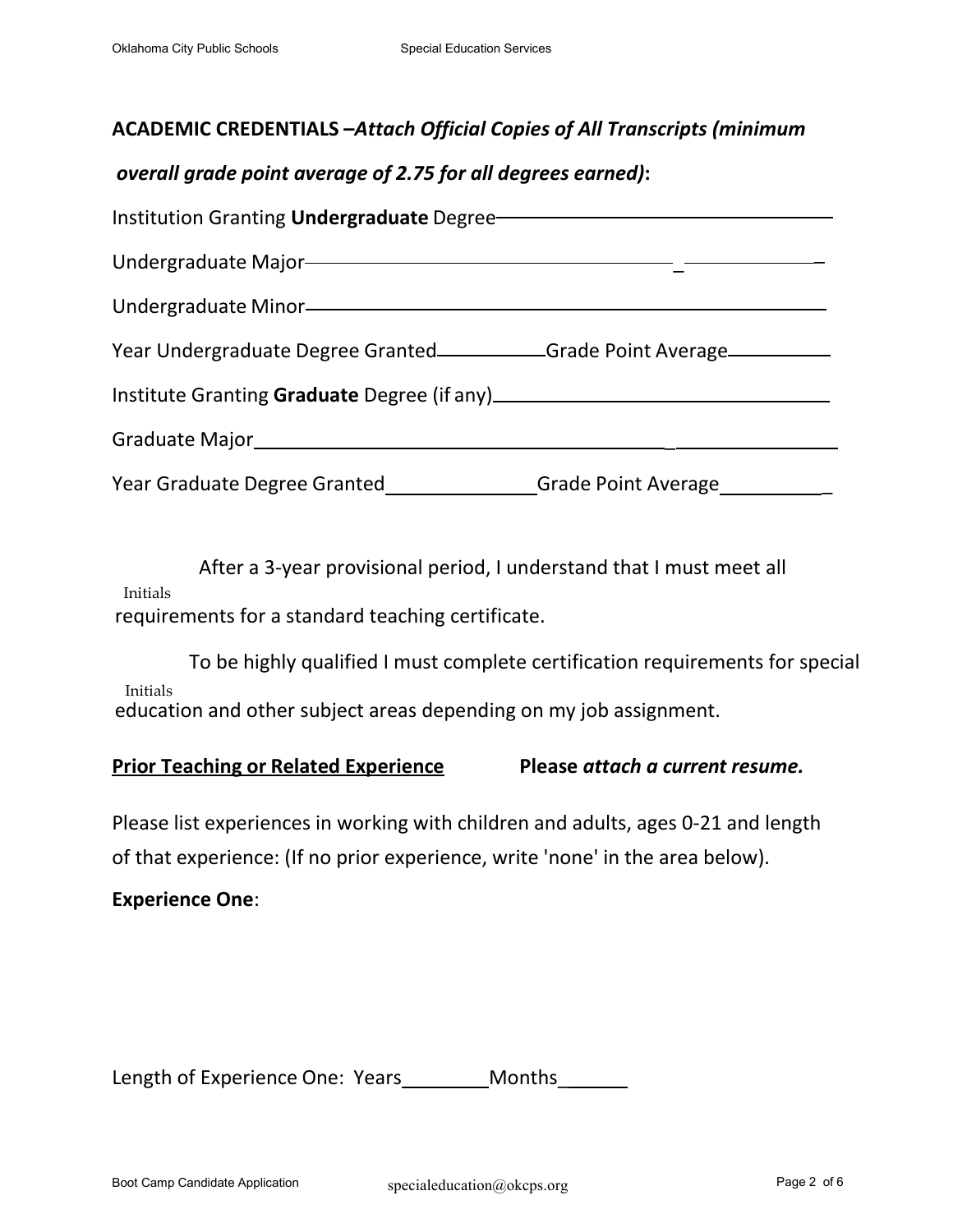### **Experience Two**:

Length of Experience Two: Years\_\_\_\_\_\_\_\_\_ Months\_\_\_\_\_\_\_

**Experience Three:**

Length of Experience Three: Years\_\_\_\_\_\_\_Months\_\_\_\_\_\_

**Experience Four:**

Length of Experience Four: Years\_\_\_\_\_\_\_\_\_ Months\_\_\_\_\_\_\_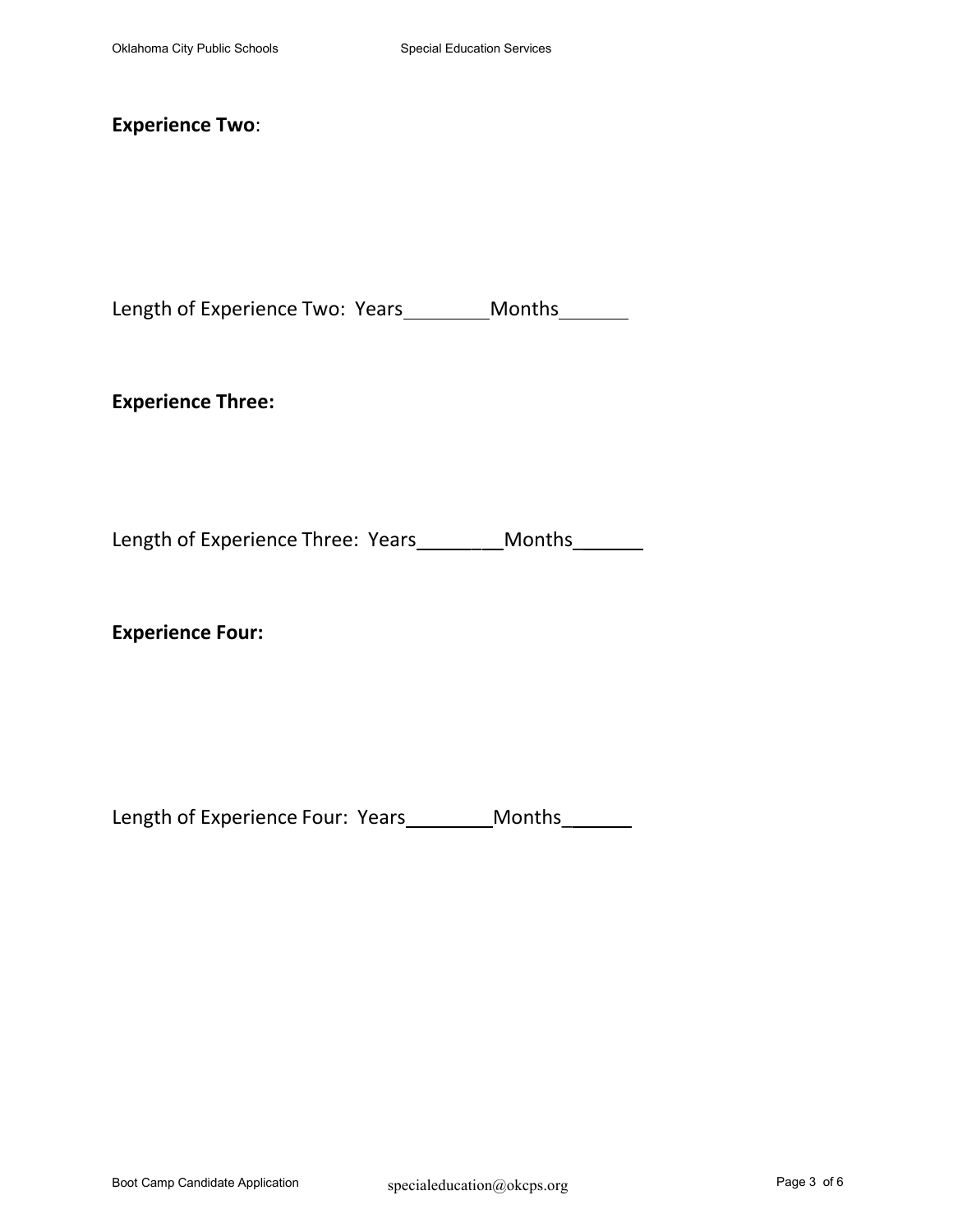#### **Why Are You Interested In Teaching Children With Disabilities?:**

**I am interested in working in the following Oklahoma District:**

**I am interested in teaching grade(s) \_** 

**I am interested in teaching subjects \_ \_** 

**I am interested in attending the Boot Camp offered by**

#### **Restricted Personal Data.**

- 1. Are you able to perform the essential tasks of the position ofspecial education teacher?
- 2. Have you ever been convicted of an offense other than a minor traffic violation (DUI and DWI convictions are not minor and must bereported)?
- 3. Have you ever been arrested for or charged with a felony?
- 4. Have you ever been arrested for or charged with a sex-related offense?
- 5. Have you ever been arrested for or charged with a drug-related offense?

**\_**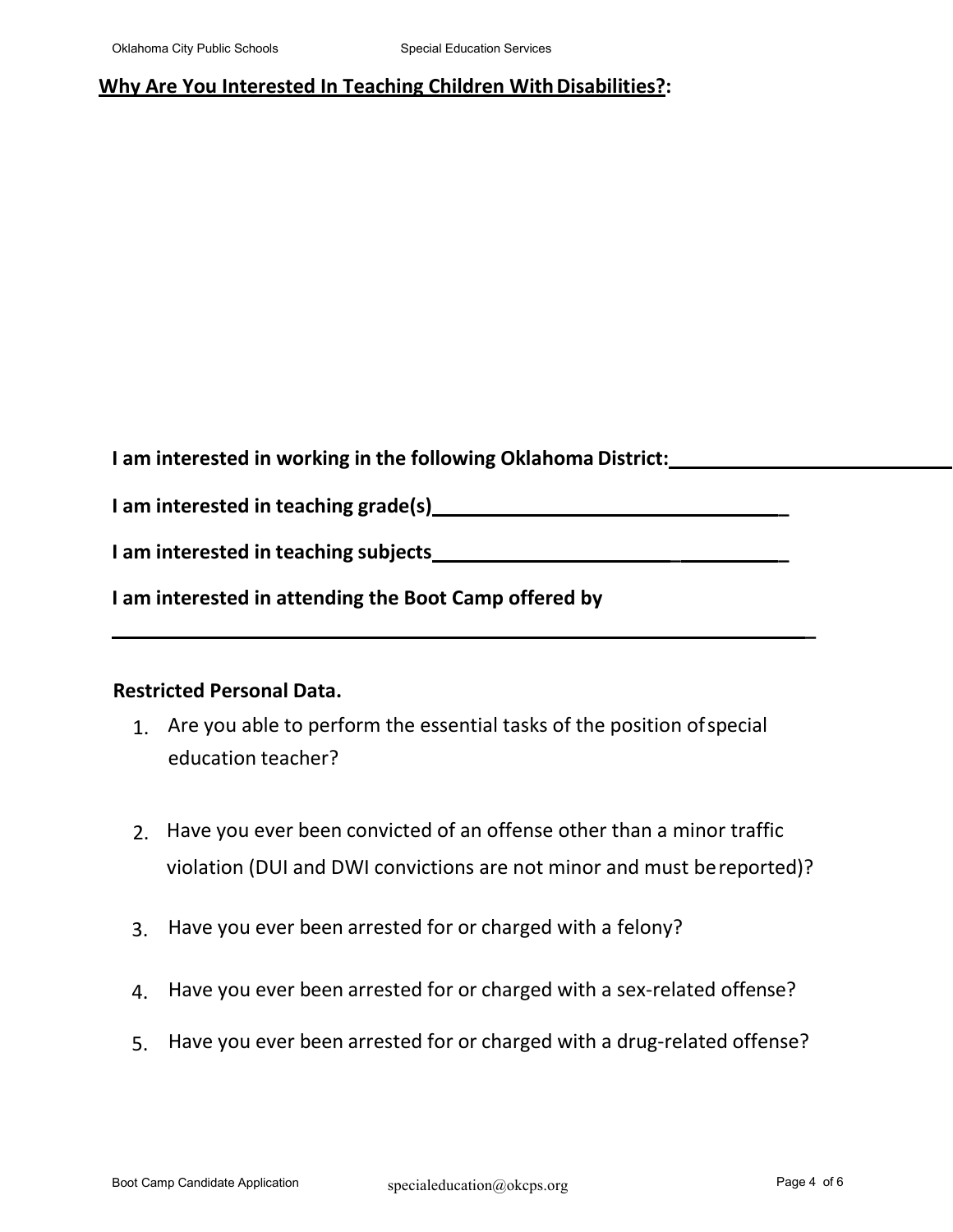- 6. Have you ever been arrested for or charged with an act of violence including domestic violence?
- 7. Have you ever been discharged, separated or asked to resign from a position with a school district or with any other employer?
- 8. Have you ever been the subject of an investigation by a school district for any other employer?
- 9. Have you ever been issued an employment evaluation of any kind that denotes less-than satisfactory performance? **IF YOU ANSWERED YES TO ANY OF THE QUESTIONS FROM TWO THROUGH NINE ABOVE, YOU MUST DIRECT A CONFIDENTIAL LETTER TO THE DIRECTOR OF THE BOOT CAMP TO WHICH YOU ARE APPLYING. PLEASE INCLUDE COPIES OF ANY ARREST RECORD(S), AND ANY COURT DEPOSITION DOCUMENTS. NOTE: EXISTENCE OF A CRIMINAL RECORD DOES NOT CONSTITUTE AN AUTOMATIC BAR TO EMPLOYMENT.**

I understand that any false statements, misrepresentation, or omission of facts from this application are grounds for removal from the Oklahoma Non-Traditional Route to Certification Program and dismissal from my employment while in that program.

Applicant's Signature

### **Recommending District, Interlocal Coop or Institution of Higher Education**:

| On behalf of                                                       | (District, |
|--------------------------------------------------------------------|------------|
| Interlocal Co-op, or Institution of Higher Education), I recommend |            |
| for entry into the Oklahoma Non-                                   |            |
| Traditional Route to Certification Program.                        |            |